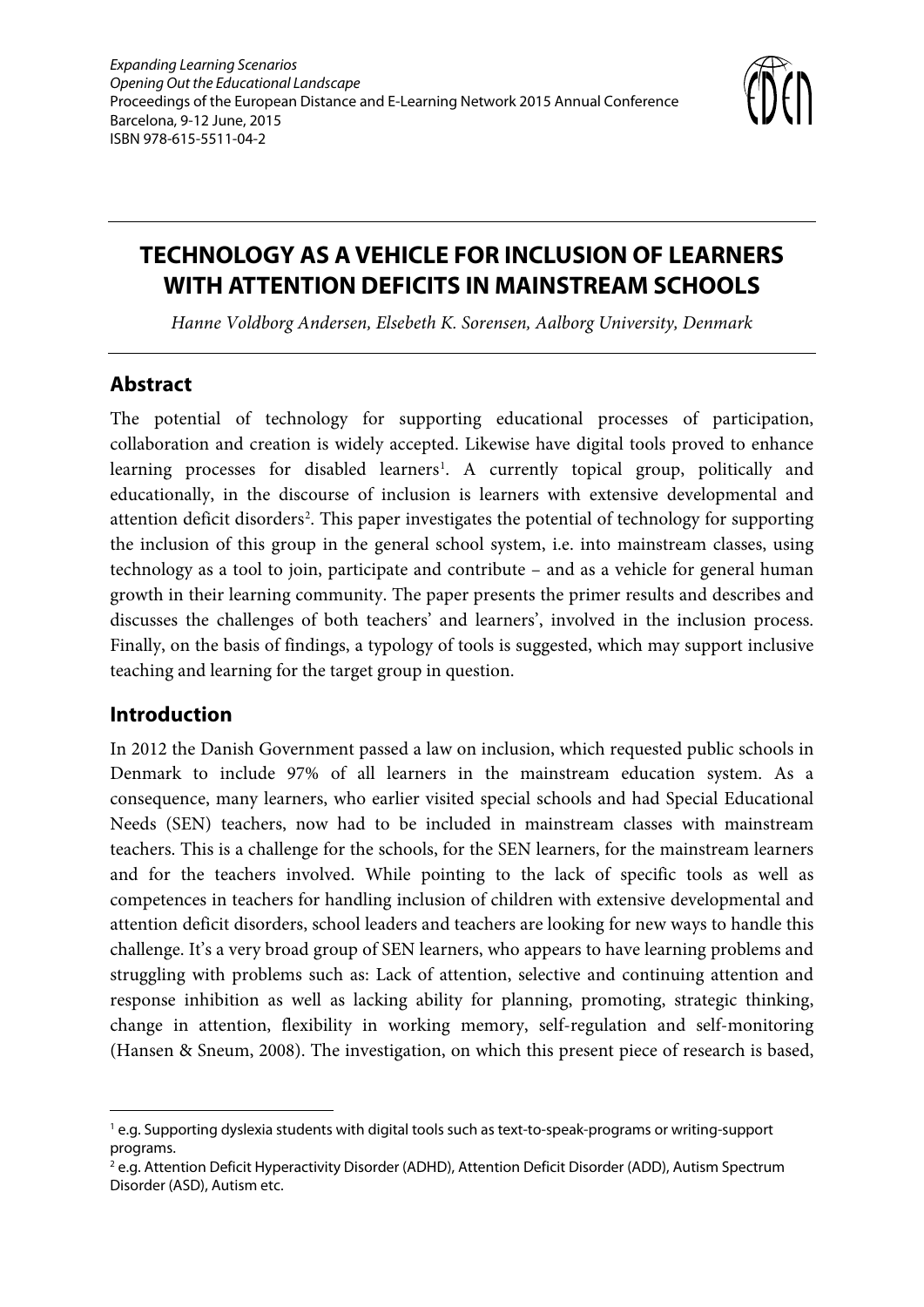is part of a work package in a wider research project, Ididact<sup>[3](#page-1-0)</sup>, which employs ICT as a vehicle in the challenge of inclusion of learners with extensive developmental and attention deficit disorders (focus learners) in mainstream schools.

The Salamanca Declaration (UNESCO, 1994) and United Nations Convention on the Rights of Persons with Disabilities (United Nations, 2006) prescribes, that all states should provide an inclusive educations system, where disabled children are able to access inclusive education where they live and receive individualised support required within the general education system. Ainschow (Ainschow & Booth, 2002) defines inclusion as "the continuous process of increasing the presence, participation and achievements of all children and young people in local community schools". Qvortrup (2012) introduces three levels of inclusion, which he argues may form different kinds of inclusion: i) Physical inclusion is when the learners is (passively) present at school; ii) Social inclusion is when the learners is (actively) present and seems part of the social community that exists among peer at the same age (the student have friends); iii) Academic inclusion is when the learners participates (actively) in the educational programme, contributes to the assignments and achieves learning results from that. To some extent we are able to directly measure these levels of inclusion: Is the student present in the classroom, does he/she collaborate or play with peers, and does he/she receive good grades? However, Alenkær (2010) presents yet another attractive definition of inclusion, which places the individual in the centre stating that an individual is only, in a qualitative sense, fully included, when he/she experiences him/herself as physically, socially and academically included. The authors of this paper hold the position that a process of inclusion may also be viewed as a learning process – a kind of socialisation process, in which learners are developing to become capable human beings, who achieve knowledge and competences through experiences – academically, socially & culturally (Lave & Wenger, 2005). To design a learning context, in which this is possible, it is useful to distinguish between what's important for an individual and what is important in a community. Finally, it is important to assess which learning competences all stakeholders need in order to become an empowered human being in the complex and constantly changing world of today. The envisioned learning goals of a person's inclusion and development process may be characterised by a set of vital features and values, all of which find support in various learning theoretical positions (Voldborg & Grum, 2011):

It is important to be heard (Dysthe, 2003), recognized (Honneth, 2007), get experiences (Dewey, 2005) and opportunity to explicate these experiences (Vygotsky & Lindquist, 2004) to get courage and ability to join learning and life with an identity as a learning human being. It is important that these actions take place in a process of negotiation with other learners (Lave & Wenger, 2005), in which the individual learn to take the perspective of others (Mead, cited

<span id="page-1-0"></span><sup>&</sup>lt;sup>3</sup> Ididact is a research project, running three years (2013-2015), funded by the Ministry of Education (MBU). The project seeks to test and develop new methods and digital tools that may promote inclusion and differentiation in the teaching and learning. Ididact facilitates action learning at 11 schools and collect data with 46 teachers' in 15 classes. The interventions in the classroom are tried out with more than 500 learners age 6 to 16 years – including 58 learners with extensive developmental and attention deficit disorders (focus learners).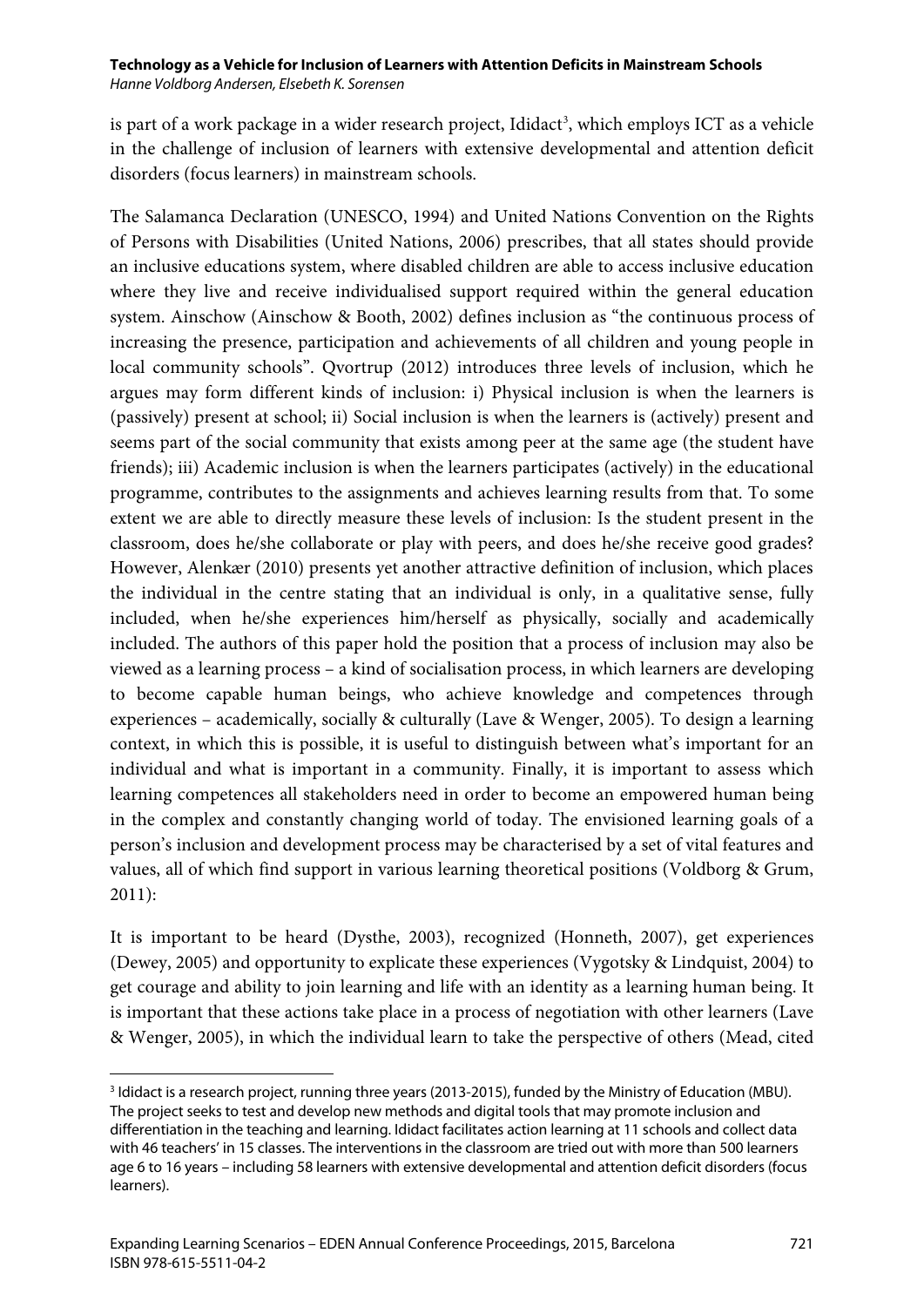in Dysthe, 2003). The learning process must be scaffolded (Bruner, 1999) and must be conducted in the zone of proximal development (Vygotsky, cited in Lindquist, 2004), resulting in the learner's experience of being immersed in a feeling of flow (Csikszentmihalyi, 2005). Viewed in this perspective, the learner develops competences and awareness of competences. In other words, the goal of inclusion is, that the learner obtains L2Lcompetences (Sorensen, 2006) and becomes an active, empowered, independent, participating citizen in a democratic society – a citizen with an ingrained motivation to take part and make a difference in democratic life (Sorensen, 2007a; 2007b). In addition, it appears important to pick up knowledge, skills and competences for investigation, problem solving, critical thinking and creativity (OECD, 2008).

The general potential of ICT for supporting educational processes of participation, collaboration and creation is widely accepted (Sorensen, 2009; Dalsgaard & Sorensen, 2008). In a more focused perspective, ICT is internationally recognised as a valuable tool for inclusion (Waller, 2013), particularly for people with disabilities, where technology can improve their quality of life, reduce social exclusion and increase participation (WSIS, 2010). There seems to be extensive evidence of the impact of ICT on:

- 1. motivating learners;
- 2. engaging low achievers;
- 3. supporting differentiation between learners;
- 4. improving behaviour;
- 5. increasing confidence and management (Balanskat et al, 2006; Blamire, 2009);
- 6. cognitive processing;
- 7. independent learning;
- 8. critical thinking;
- 9. teamwork and
- 10. enhancing a student-centred learning approach (WSIS, 2010).

From as long list of research, benefits are reported from using a variety of ICT hardware and software tools for inclusion in education:

- 1. laptops (Corn et al, 2012);
- 2. tablets (Clark & Lucking, 2013; Flewitt et al., 2014);
- 3. learning platforms and mobile technologies (Naismith et al, 2006; Passey, 2010);
- 4. virtual learning environments (VLEs), large multi touch surfaces, multi media rich resources (Waller, 2013), electronic visual scheduling systems (McKnight & Davies, 2012);
- 5. collaborative learning technologies (Balanskat et al, 2006);
- 6. assistant technologies (Winther & O'Raw, 2010; Shaw & Levis, 2006; Mavrou, 2013).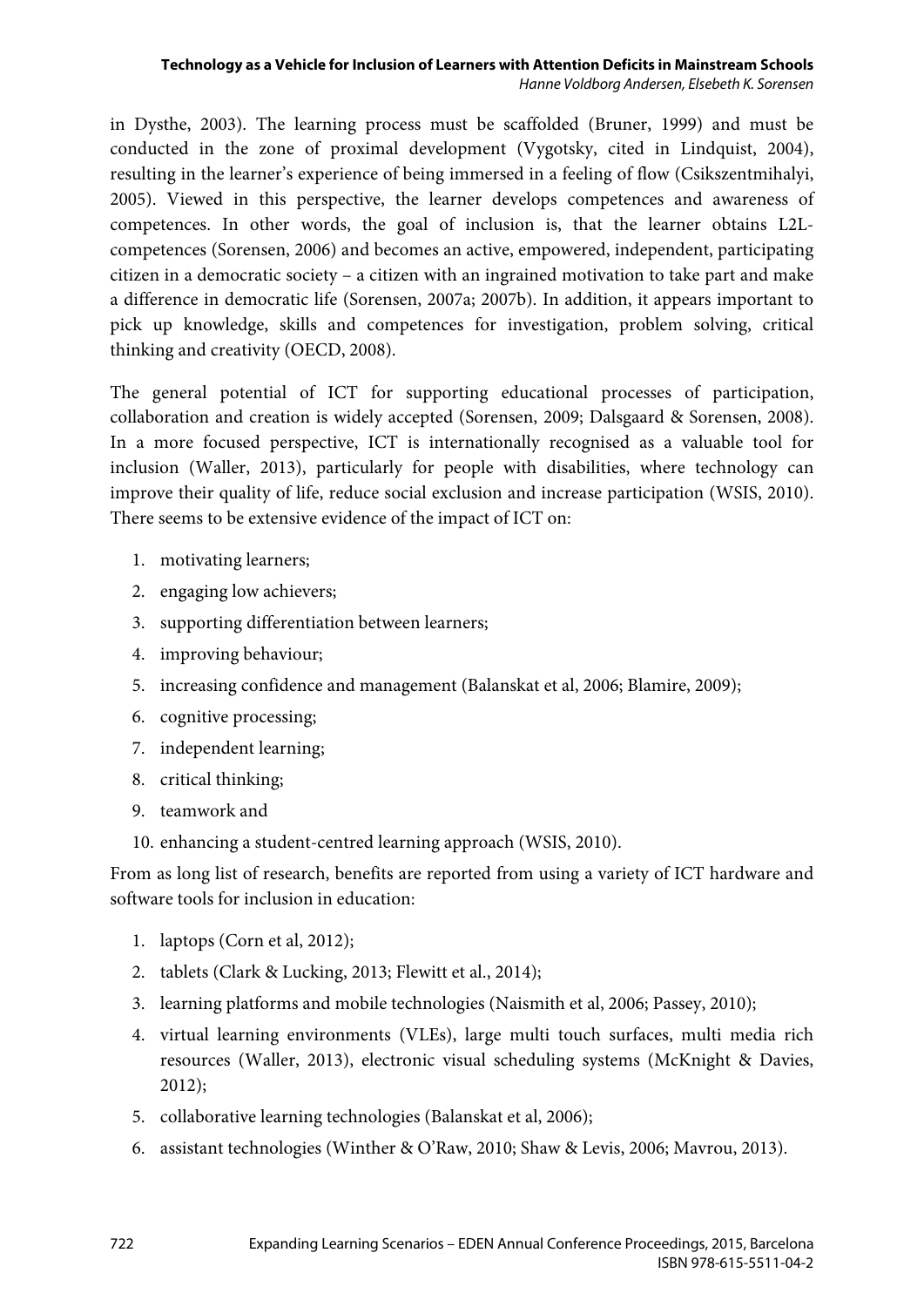We may assume that the recognized benefits themselves of using these technologies also automatically would give rise to new pedagogical approaches. But this does not seem to be the case, one major reason being a lack of ICT competence development amongst teachers. The majority of teachers have not been introduced to these technologies and are not skilled in utilizing their potential in the special pedagogic optic, which is required for the target group in question. According to the European Commission (2013) the potential and benefit for inclusive learning of ICT is not realized, as in many cases appropriate pedagogic methodology and models that truly integrate and operationalize the potential of ICT in a strategy of inclusion, still remains to be generated (Waller, 2013).

#### **Research design**

Very few research projects and research designs provide a holistic view of the complex challenge of using ICT in inclusive education (ibid.). It is difficult to capture the complexity of the research field with its many influencing factors. Therefore, in an attempt to meet this challenge, the methodological approach of "Educational Design Research" (EDR) as introduced by McKenney & Reeves (2012) is applied. EDR may be defined as a "genre of research, in which the iterative development of solutions to practical and complex educational problems also provides the context for empirical investigations, which yields theoretical understanding that can inform the work of others" (ibid. p.7). Ididact is an iterative and explorative qualitative research project, where data is collected in a real school context. It is a case study in the frame of Action Research (AR) (Jungk & Müllert, 1998; Tofteng et al., 2012) and EDR using a hermeneutical, phenomenological interpretation of data. It is crucial for our data collection, that the unfolding research process goes hand in hand with the involved teachers' work and interventions into the field of study, so the process becomes a learning endeavour in terms of learning how to work with SEN learners and integrating ICT in the classroom. Therefore, we designed this piece of research using an AR/EDR approach, where the researchers are included as participants – and professional dialog partners and facilitators of the transformation processes – at the schools involved. In the present case we are studying the problem in its real life context: The mainstream Classroom, where the borders between phenomenon and context are unclear. We attempt to collect data from multiple sources, and bring them together in a data triangulation.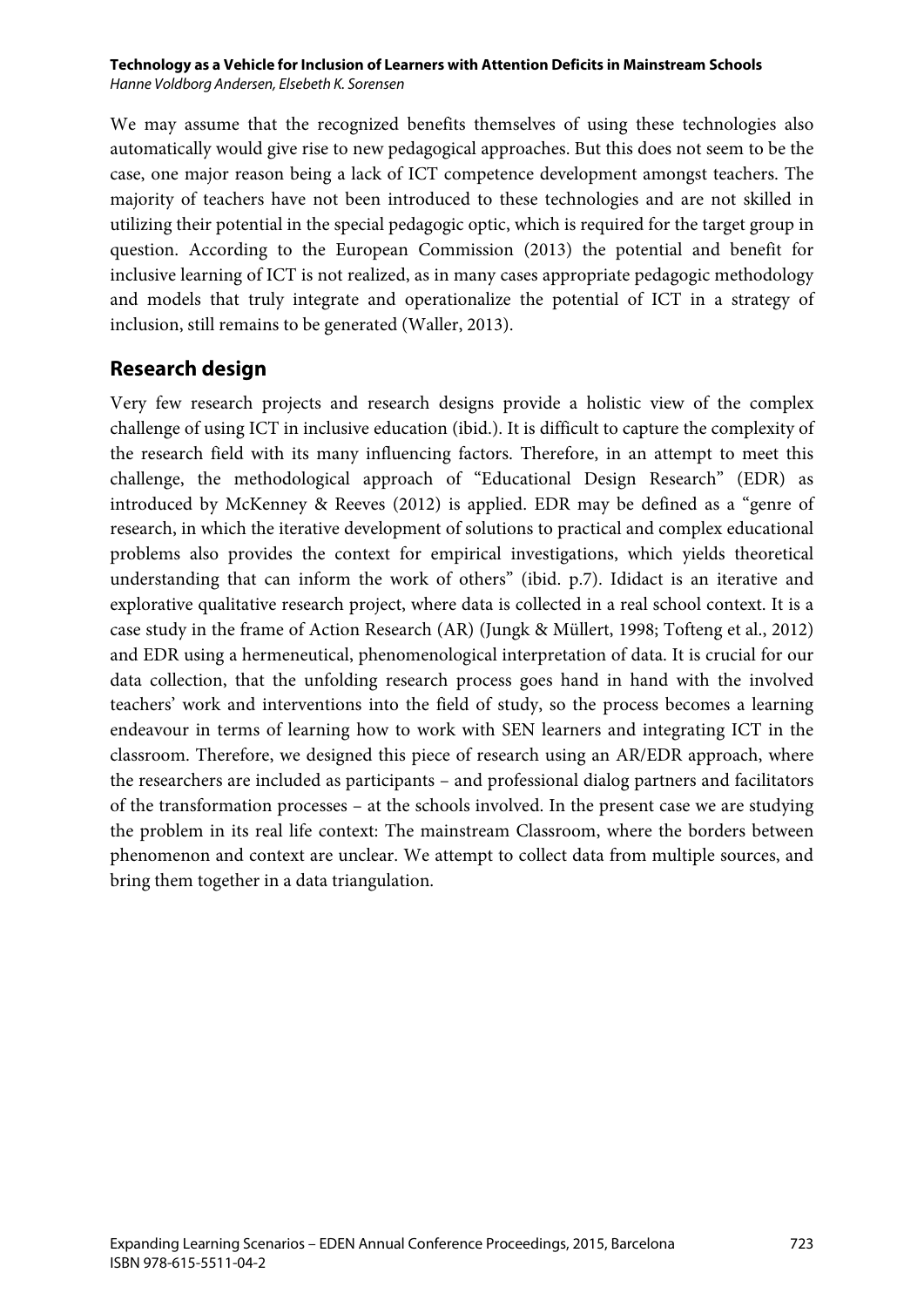## **Analysis and findings**

The data production and collection was done using various methods and instruments, all of which evolved within the following four themes of interventions as presented below:

#### *1. The challenges of the teachers, when including the focus learners*

The teachers were challenged with:

- 1. A feeling of deficiency in terms of their own professional knowledge about methods, tools, experience and competences in their educational practice in terms of working inclusive with ICT and focus learners;
- 2. Understanding focus learners needs, behaviour, interruptions, relations, abilities and offered conditions;
- 3. Responsibility for a high academic level, appropriate attention and a pleasant learning environment;
- 4. Lack of participation/responsibility for developing inclusive schools from colleagues, leaders and parents.

### *2. The challenges (as viewed by teachers) of the focus learners in terms of learning and schooling*

The pre test indicated that the challenges of the focus learners varied widely: Generally they were challenged in proportion to memory, attention, persistence, concentration, hyperactivity, impulsivity, behaviour or social competences. The majority had problems with attention, 50% struggled with hyperactivity, and 25% of the group showed behavioural disorders. They were all challenged in proportion to memory, concentration and persistence. 75% had relatively weak – and not age corresponding – pro-social competences. Knowledge from the pre test was used to guide the teachers in selecting inclusive ICT based interventions. In the post test a significant reduction was documented in the level of attention problems, hyperactivity, impulsivity and behaviour problems, while no or minor change in pro-social behaviour, emotions and problems with peers was observed.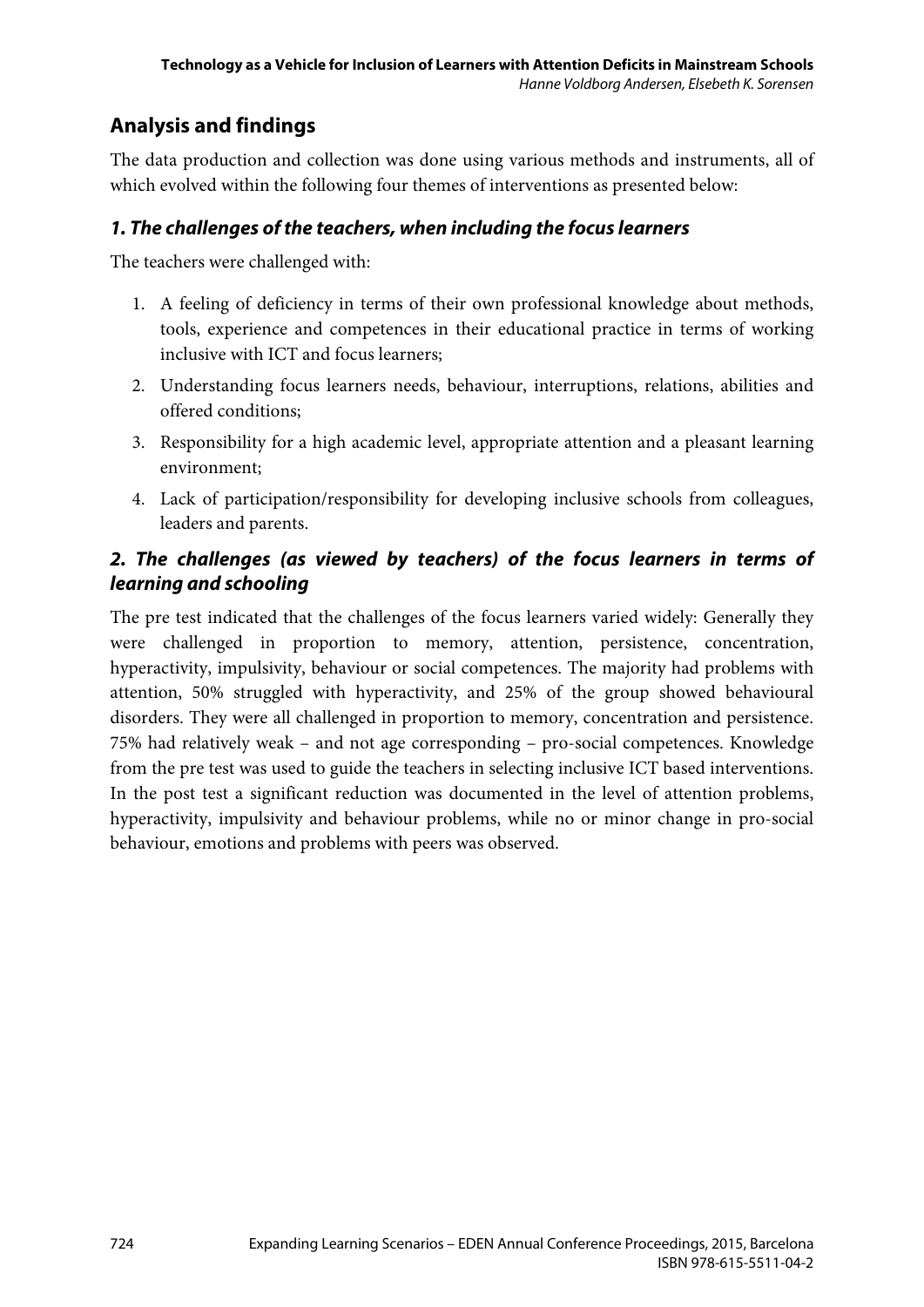#### **Technology as a Vehicle for Inclusion of Learners with Attention Deficits in Mainstream Schools**

*Hanne Voldborg Andersen, Elsebeth K. Sorensen*

### *3. The experiences of the teachers, using inclusive ICT based interventions*

Through triangulation of data following types of interventions and technologies was found:

| <b>Intervention</b>                             | Used technology/ICT                                                                                                                                                                                                                 | <b>Impact of ICT on focus learners</b>                                                                                                                                                                                                                                                                                                                                                                                                                                   |
|-------------------------------------------------|-------------------------------------------------------------------------------------------------------------------------------------------------------------------------------------------------------------------------------------|--------------------------------------------------------------------------------------------------------------------------------------------------------------------------------------------------------------------------------------------------------------------------------------------------------------------------------------------------------------------------------------------------------------------------------------------------------------------------|
| Structure &<br>Overview                         | Timer<br>Digital planning and<br>management:<br>Timetable for lessons or<br>projects<br><b>Learning Management Systems</b><br>(LMS)<br>Digital templates for<br>assignments                                                         | Plans with strictly time schedule for lessons and activities have a<br>positive impact on participation, self-monitoring and task solving.<br>Especially a timer showing remaining time for a task is a valuable<br>tool. Digital templates enable to work independently and<br>structured with assignments and LMSs help to organise and find<br>learning content.                                                                                                      |
| Shielding &<br>Focus                            | Earmuff (with/without music)<br>Teacher-microphone and<br>learner-receiver<br>Periodic, individual work on<br>iPad or computer                                                                                                      | Teacher-microphone/learner-receiver has a positive effect on<br>focus learners' attention. Restless learners became calm, felt<br>concentrated and able to work with the tasks. Sensible learners<br>felt the raised teacher voice annoying. Using iPad or computer<br>generally increased concentration and focus.                                                                                                                                                      |
| Comprehension<br>& Differentiation              | Multi-media rich materials to<br>the learners (screen casts,<br>video instructions, sound<br>instructions)<br>Text-to-Speech<br>Digital learning resources<br>Digital books/texts<br><b>Flipped Learning</b><br>Game based Learning | Flipped learning, scalable templates and multi-media rich<br>assignment for the learners had a positive impact on the learner's<br>participation and contribution.<br>Concepts are trained successful using Google picture searching<br>and repetition in online game based learning tools.<br>A few learners tested a game based learning environment for<br>mathematics with positive impact with respect to focus,<br>concentration, persistence and problem solving. |
| Production &<br>Dissemination                   | Multi-media rich assignments<br>from the learners: Text.<br>Pictures, Photos, Voice clip<br>answers, Video clip answers,<br><b>Graphics, Animations</b><br>Assistive tools: Text-to-Speech,<br>Speech-to-Text, Pre-dictation        | According to both learners and teachers, the production of multi-<br>media rich assignments increases motivation and engagement for<br>almost all students. Learners challenged in their short time- and<br>working memory, do not benefit from this opportunity without<br>other additional interventions. High impact is observed with the<br>assistive tools.                                                                                                         |
| Collaboration &<br>Knowledge<br><b>Building</b> | Cloud based file management<br>and file sharing<br>Digital portfolio<br>Virtual presence                                                                                                                                            | In the LMS learners communicate and collaborate with their peers<br>more concentrated and focused (if the task is well designed,<br>structured and tailored to their needs). They store assignments<br>online, return to them for repetition/remembering concepts, and<br>get help from peers or teachers through lurking in the shared<br>content or communication in chat or mail system.                                                                              |

Table 1: The experiences of teachers, using inclusive ICT based interventions

Teachers uses a variety of hardware (e.g. PCs, laptops, iPads, Nexus-tablets) and create interventions for the entire class, but observe specific benefits and challenges for the focus learners in terms of ability to participate and contribute in the learning community. In some cases one-tool-to-one-learner is planed, in other cases one-tool-to-two-learners, or one-toolto-three-learners. Both teachers and learners express, that ICT in education is a highly motivating factor. Applications, digital learning resources and templates help all focus learners and function as drivers through the various tasks. Computers are useful for writing and working in larger projects, while tablets are valuable as a multi-media production tool, a training tool, a pause tool or a private planning tool. While learners working one-to-one or one-to-two are more likely to participate, focus learners disappear from the task when working one-to-three. In the final survey the teachers express that they during the interventions experienced less noise and disruption (50%), less exclusion of the focus learners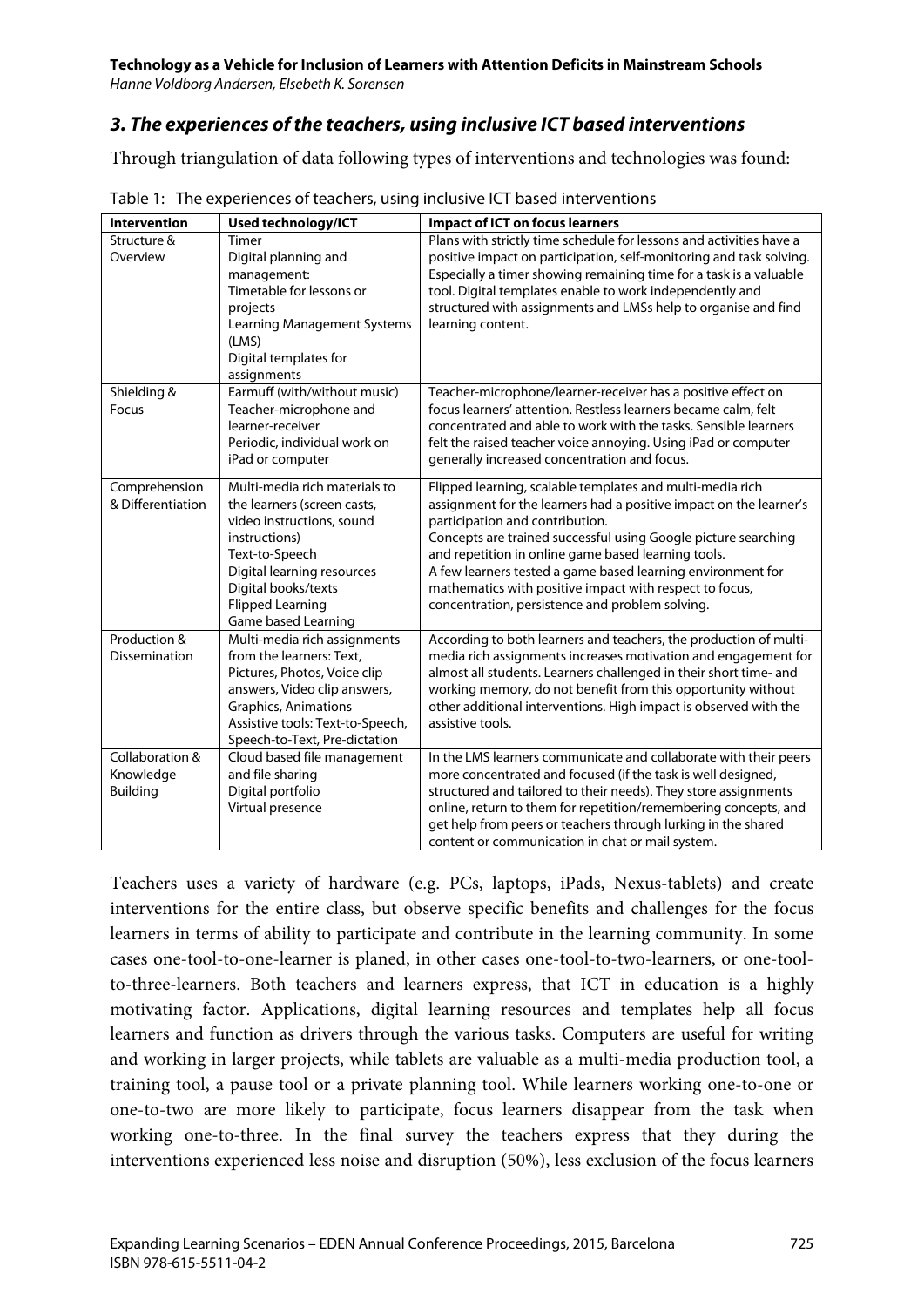(40%), higher professional competence with respect to including the focus learners (50%) and improved conditions for the focus learners' time spend in school (80%).

### *4. The experiences of the focus learners, using inclusive ICT in their learning processes*

Through interviews with both focus and mainstream learners it became clear, that they all felt a higher degree of pride in their schoolwork when using ICT. One focus learner expresses happiness and joy, when she – using ICT – succeeds in solving a task. There is also indication that the focus learners' need for help decreases, as they seem to be able to work more independently. The learners recommend wider use of compensatory applications and tools for structuring and managing time. They express more joy and engagement when using computers and iPads, and appreciate their cloud based LMS, as they are able to access resources and assignments – and to collaborate with peers. The teacher-microphone/learnerreceiver tool is popular, as "the teacher became more clear, and the headset was good, when one had to be concentrated" (focus boy, age 14). The learners also convey challenges and implications when using ICT in the school. This is primarily in relation to the teacher's lack of ICT skills, the teacher's unfocused use of ICT, and finally, unstable ICT infrastructures in the schools.

### **Discussion**

From the perspective of Ainschow's definition of inclusion (Ainschow, 2002), the schools in this inquiry may be viewed, to a certain extent, to succeed with increasing the presence, the participation and the achievements of learners with attention deficits in local community schools and mainstream classes. But in what sense were the learners included, and in what ways were the ICT interventions significant? Following Qvortrup's distinction between physical, academic and social inclusion (Qvortrup, 2012), it is fair to say that most of the interventions primarily had an impact on the physical and academic inclusion, and less so on the social inclusion dimension. Using ICT for, not only *shielding & focusing*, but also for *structure & overview,* seems to help focus learners to join and participate in classes in more smooth and quiet ways, spawning more attention and causing less conflict. These two intervention types may be viewed as basic conditions for SEN learners to participate and physically join, in fruitful ways, educational activities in the classroom, together with their peers. They know what to do, how to do it, when to do it, why they do it, with whom they do it – and for how long, using what. The teachers have gained increased insights into the special needs area. Thus, their abilities had grown in terms of being able to create a learning environment, more accessible to the focus learners. As recommended by Dysthe (2003) and Honneth (2007), the SEN learners appeared to be heard and recognized as who they were, thus, accepted as a legitimate participant of the community (Lave & Wenger, 2005). Distracting impressions were minimized, and focus increased. It may be said that they had been moved to a position, from which they were ready for academic inclusion.

In other words, it may be concluded that when the focus learner is well supported, he is able to participate and contribute in academic activities in the classroom. The focus learner's use of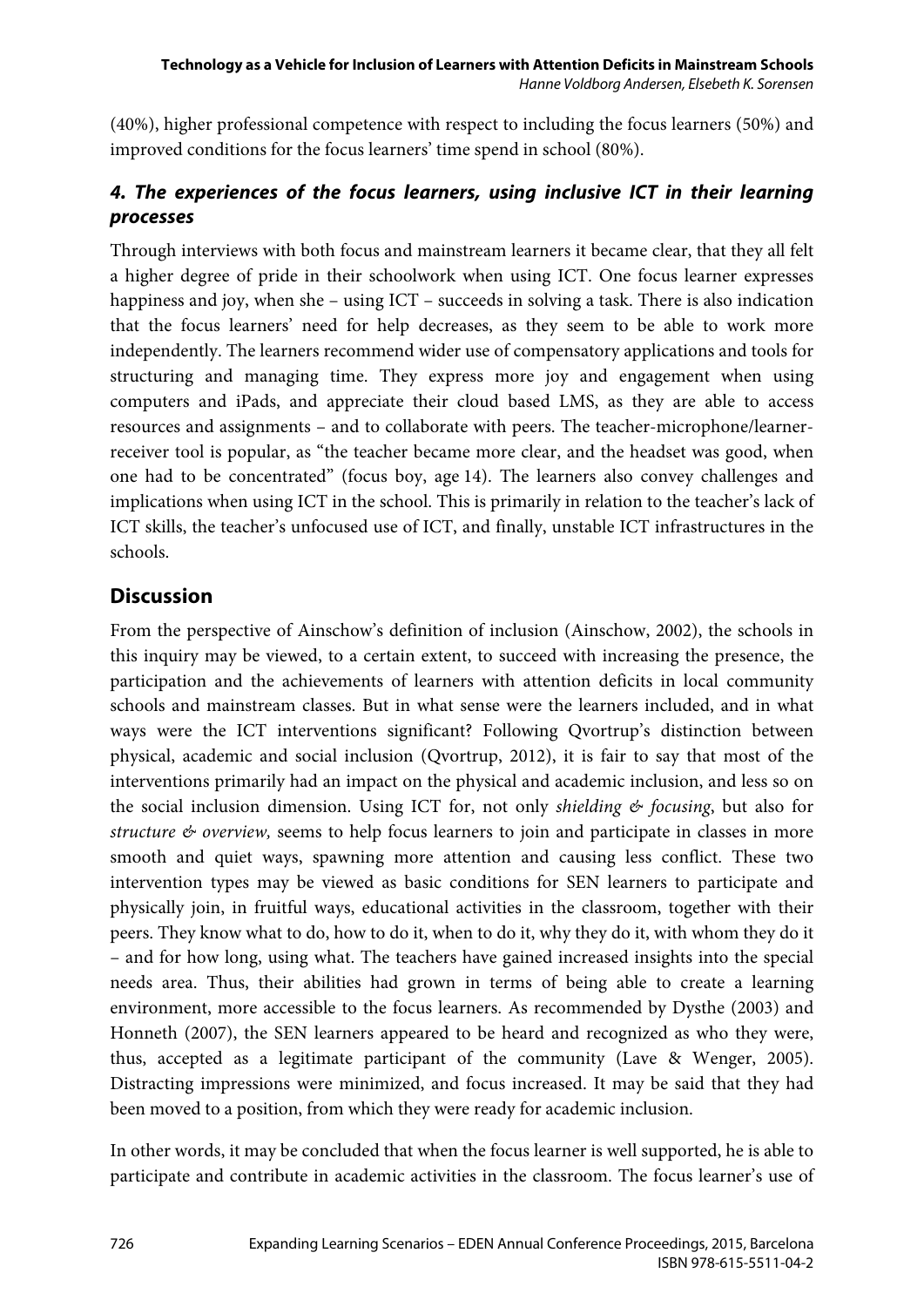ICT as a tool for wider *comprehension & differentiation*, *production & dissemination* is useful, when he/she as a consumer is facing new learning challenges, or when he/she as a producer explicate his knowledge. Both processes benefit from compensatory digital tools, such as e.g. Text-to-Speech, Speech-to-Text or Pre-Dictation. The general difficulties of the focus learners in terms of lacking attention, concentration, memory, persistence and arousal (Hansen & Sneum, 2008) seem to impose a challenge, when they are participating in learning activities. But we might say that a mix of multimodalities and compensatory tools seem to have a positive effect and stimulate them, not only to stay focused, but also to produce outputs more easily – i.e. working in flow (Csikszentmihalyi, 2005). A future research challenge will be to investigate the reason for this. For now there is sufficient ground to conclude that use of ICT interventions for *comprehension & differentiation*, *production & dissemination* does in fact increase the chance of academic inclusion of the focus learners.

Learners and teachers agree that it is easier to collaborate and share content, when using ICT. Low achievement learners lurk to the assignments of peers and learn from them strategies for solving their own tasks. However, to be socially included is not equal to taking part of collaborative tasks in school (Alenkær, 2010). One also has to be selected as a friend, to contribute in discussions and take part in the social activities in pauses and after school. No indications that the ICT interventions had an impact concerning social inclusion, and our pre/post test showed no significant progress in the learners social and pro-social behaviour. However, we did register indications that the knowledge/insight of the teacher with respect to the special needs and strategic use of five types of interventions of the focus learners, did inspire the focus learners to participate more equally and be less excluded in the classroom: *Structure & Overview, Shielding & Focus, Comprehension & Differentiation, Production & Dissemination, Collaboration & Knowledge Building*. We propose use of and further investigations into using this five-types-model of including, ICT based interventions. We are discussing, if the model has an incorporated progression like a hierarchy of needs (Figure 1 left), or it should be presented more dynamically (Figure 1 right). This issue still remains to be decided through future research.



Figure 1. Iterations of a five-type-model of including ICT based interventions – hierarchy left and dynamic right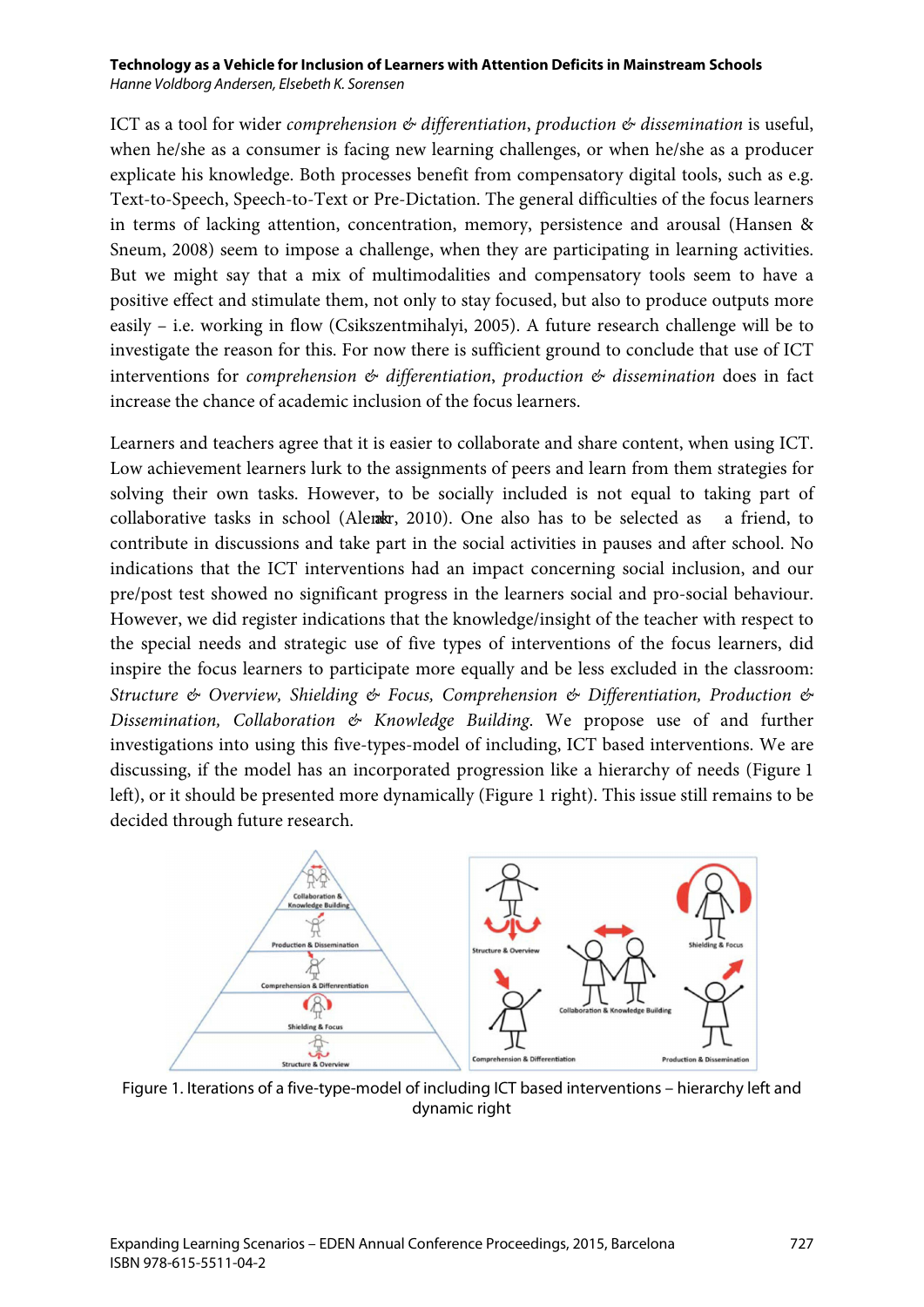Similarly, following Alenkær's definition of "full inclusion" (Alenkær, 2010), it is also part of our future research challenge to examine, to what extent using use of the ICT based interventions enhances the focus learner's self awareness in terms of experiencing himself/herself physically, socially and academically included. The EDR approach has worked well for this study. The teachers gained new knowledge about the focus learners' special needs, and about ICT as a vehicle for inclusion. Together with the researchers they also developed new methods in their practise. The researchers recognized the teachers' challenges and scaffolded them in their further development of practice. The teachers discussed the new methods and experiences with their colleagues and the researchers, and – exactly like the focus learners – they became empowered to act and enhance their daily practise, using ICT based interventions and developing sustainable L2L competences (Sorensen, 2006).

### **Conclusion**

This paper reported on an investigation of using ICT for inclusion of learners with extensive developmental and attention disorders in mainstream schools; In other words, the ICT potential for increasing these learners' presence, participation, contribution and achievements in the school context. The general results of this investigation points to ICT interventions as effective tools to empower, hand in hand, teachers and learners in the meeting with this challenge.

In sum, our research on ICT as a vehicle for inclusions indicates:

- 1. interventions with ICT have high impact on physical and academic inclusion, while less so on social inclusion;
- 2. using ICT for shielding, focusing, structuring and over viewing helps focus learners to join, participate, and maintain attention, while to some extent avoiding conflicts;
- 3. specific planning and strict time schedules for lessons and activities, supported by digital assignments in LMS/VLE systems enhance participation, attention and selfmonitoring in task solving;
- 4. use of ICT enhance comprehension, differentiation, production, dissemination and compensation and promote the learners' abilities to participate and contribute;
- 5. the teacher's knowledge of the learners' special needs, and the teachers' use of the five types of interventions did have a positive effect in terms of supporting focus learners' to participate more equally in the classroom.

While our pre/post test showed no significant progress in the learner's social and pro-social behaviour, no indication was found of ICT interventions having an impact on social inclusion.

This paper finalizes by suggesting an ICT-pedagogical strategy containing a typology of tools and interventions: Structure & Overview, Shielding & Focus, Comprehension & Differentiation, Production & Dissemination, Collaboration & Knowledge Building. Utilizing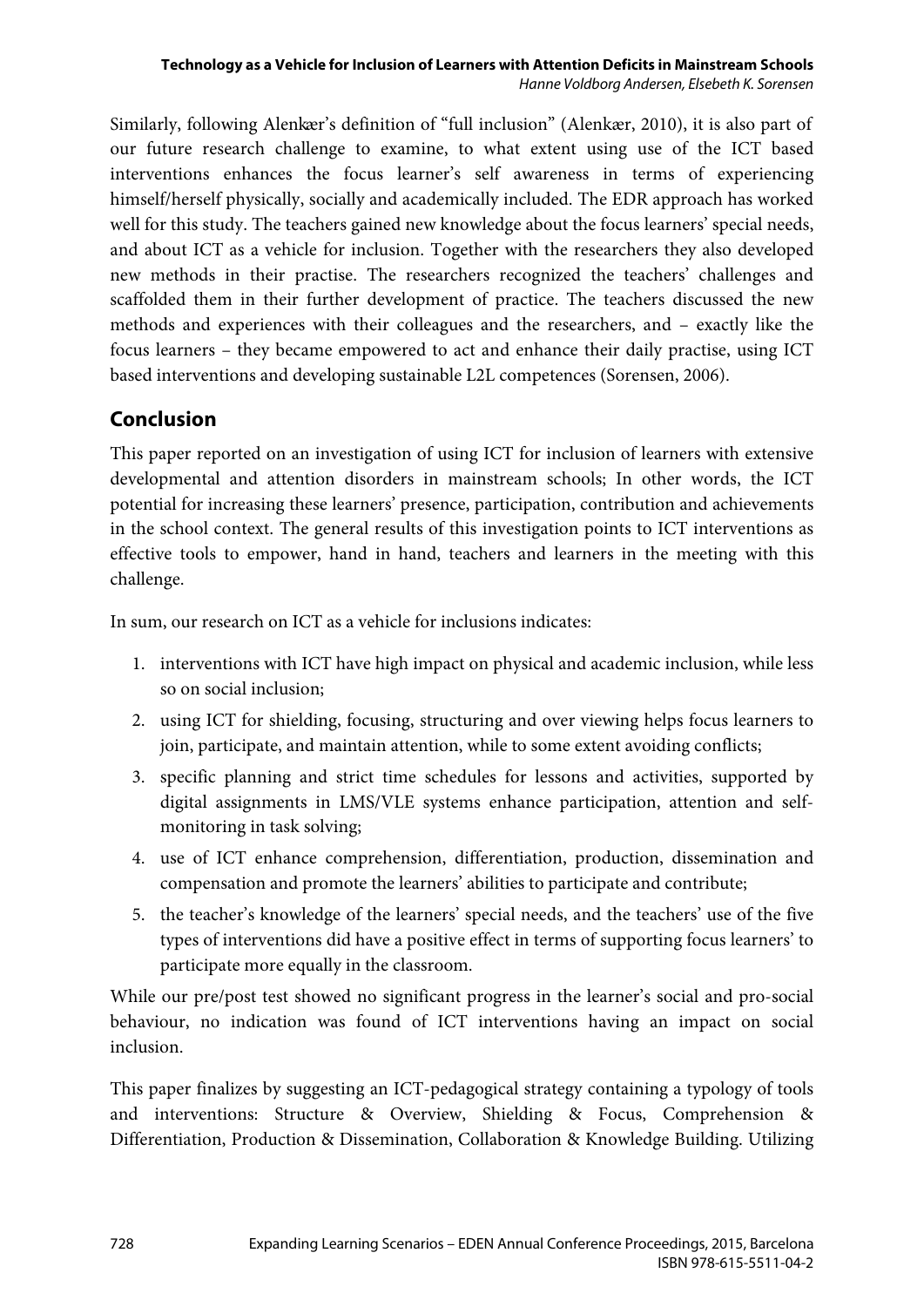this typology in the pedagogical strategy is likely to enhance the process of inclusion in classrooms of learners with extensive developmental and attention disorders.

#### **References**

- 1. Ainschow, M. and Booth, T. (2002). *Index for inclusion, developing learning and participation in schools.* (p.4)
- 2. Alenkær, R. (2010). *Den inkluderende skole.*
- 3. Balanskat, A.; Blamire, R.; Kefala, S. (2006). *The ICT Impact Report: A review of studies of ICT impact on schools in Europe.*
- 4. Blamire, R. (2009). *ICT Impact Data at Primary School Level: the STEPS approach.*
- 5. Bruner, J. (1999). *Mening i handling.*
- 6. Clark, W. and Luckin, R. (2013). *iPads in the Classroom.*
- 7. Corn, J. et al. (2012). *Students with special needs and 1:1 computing: a teacher's perspective.*
- 8. Csikszentmihalyi, M. (1998). *Finding Flow: The Psychology of Engagement with Everyday Life.*
- 9. Dalsgaard, C. and Sorensen, E.K. (2008). A Typology for Web 2.0. In the *Proceedings of ECEL 2008: The 7th European Conference on e-Learning. 2008,* (pp. 272-279).
- 10. Dewey, J. (2005). *Demokrati og uddannelse.*
- 11. Dysthe, O. (2003). *Dialog, sampil og læring.*
- 12. European Commission (2013). *Survey of Schools: ICT in Education – Benchmarking Access, Use and Attitudes to Technology in Europe's Schools.*
- 13. Flewitt, R. et al. (2014). *New directions for early literacy in a digital age: The iPad.*
- 14. Hansen, G.M. and Sneum, M.M. (2008). *ADHD – fra barndom til voksenalder.*
- 15. Honneth, A. (2007). *Recognition and Power.*
- 16. Jungk, R. and Müllert; N.R. (1998). *Håndbog i fremtidsværksteder.*
- 17. Lave, J. and Wenger, E. (2005): *Situated Learning. Legitimate peripheral participation.*
- 18. Mavrou, K. (2012). *Examining peer acceptance in verbal and non-verbal interaction during computer supported collaborative learning: Implications for Inclusion.*
- 19. McKenney, S. and Reeves, T. (2012). *Conducting Education Design Research.*
- 20. McKnight, L. and Davies, C. (2012). *Current Perspectives on Assistive Learning Technologies – 2012 review on research and challenges within the field.*
- 21. Naismith, L. et al. (2006). *Literature Review in Mobile Technology and Learning.*
- 22. OECD (2008). *21st Century Learning Skills: How can you prepare students for the new Global Economy?*